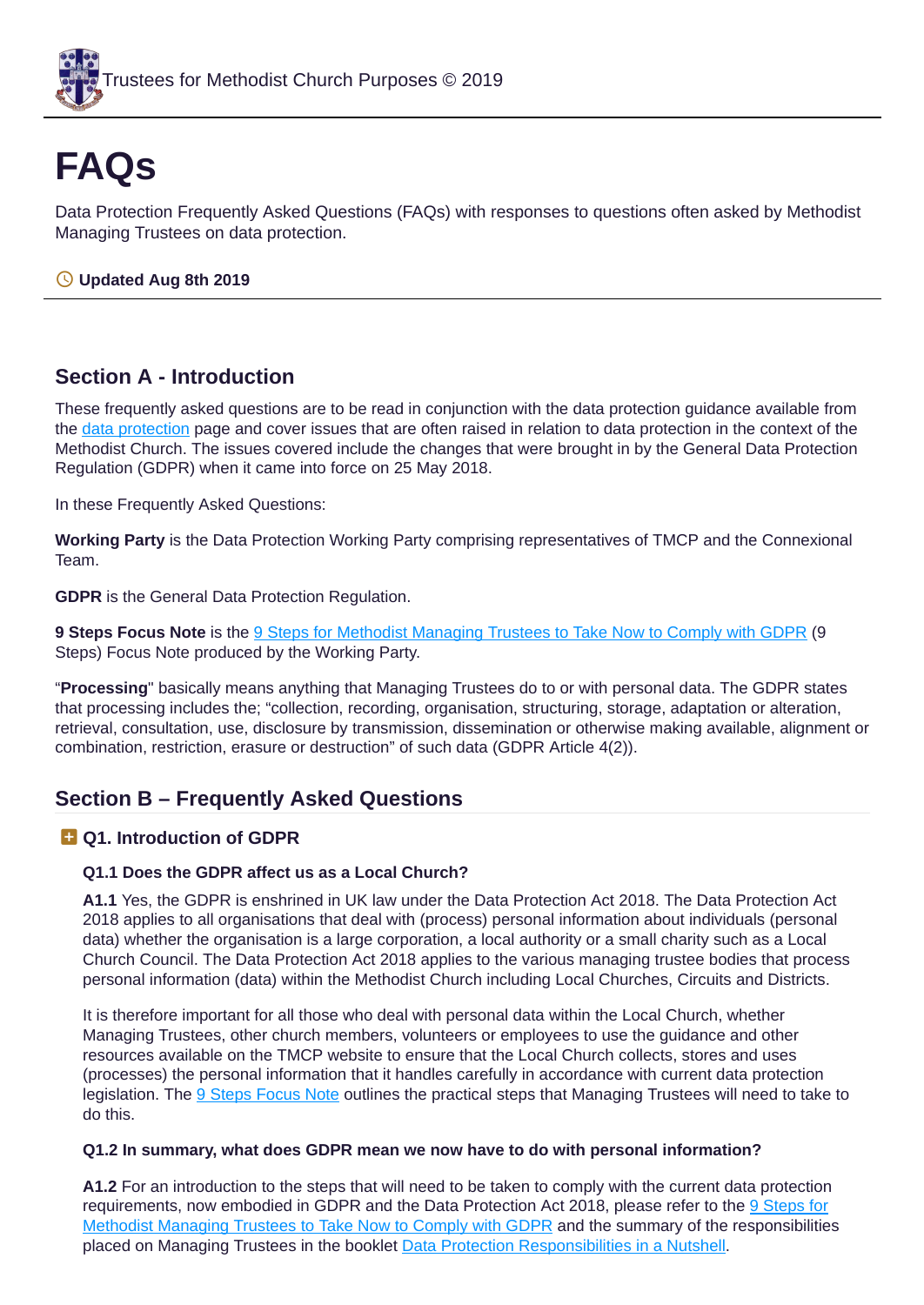In summary however, this means that Managing Trustees would need to take the following steps when being given or handling personal information:

- ensure that the required privacy information is provided to individuals let people know where to find the [Managing](https://www.tmcp.org.uk/about/data-protection/managing-trustees-privacy-notice) Trustees' Privacy Notice; tell them where to find it on TMCP's website or on your noticeboard. Do this in person e.g. when they give you personal information or include a short notice at the end of your email or a form collecting information for example. Include a hyperlink if you are corresponding electronically. For an example of the wording that could be used please refer to the Template Fair [Processing](https://www.tmcp.org.uk/about/data-protection/resources/template-clauses/fair-processing-statement) Statement
- $\bullet$  keep the information secure follow the quidelines in the [Security](https://www.tmcp.org.uk/about/data-protection/resources/trustee-documents) Policy;
- deal with any requests to exercise individual's rights under [GDPR](https://www.tmcp.org.uk/about/data-protection/resources/guidenotes/gdpr#c); and
- apply the retention and destruction policies (see Section 6.2 of the [Security](https://www.tmcp.org.uk/about/data-protection/resources/trustee-documents) Policy).

Please refer to the Data [Protection](https://www.tmcp.org.uk/about/data-protection) page on TMCP's website for guidance, policies, template documents and general information about data protection in the context of the Methodist Church.

## **Q2. Consent**

#### <span id="page-1-1"></span>**Q2.1 Do the new data protection laws introduced in 2018 mean that we have to ask for consent before we do anything involving personal data?**

**A2.1** No. Consent is just one of six legal grounds (lawful bases) on which Managing Trustees can deal with (process) personal information. While consent maybe the only legal ground available to Managing Trustees in some cases, such as allowing third party access to sensitive information about health for example,there will often be other legal grounds that can be used. These include; "contractual obligations", "legal obligations" and "legitimate interests". Although the issue of consent caught the imagination of the media at the time and is a key issue in some areas such as sharing sensitive information (in particular) with third parties, please remember that Managing Trustees do not need consent every time they deal with (process) personal information (data). The Methodist Church is a member organisation, not a mass marketing company. As discussed at [Step](https://www.tmcp.org.uk/about/data-protection/resources/guidenotes/9-steps-gdpr#5) 5 of the **9 Steps Focus Note** and the [GDPR](https://www.tmcp.org.uk/news-hub/gdpr-myths) Myths article, Managing Trustees can base their use of personal information on one or more of a number of legal reasons, it is not all about "consent".

Detailed guidance has been produced on the Lawful Bases that Managing Trustees can rely on. Please refer to the **Lawful Bases [Guidance](https://www.tmcp.org.uk/about/data-protection/resources/guidenotes/lawful-bases-guidance)** and the Annex to the [Managing](https://www.tmcp.org.uk/about/data-protection/managing-trustees-privacy-notice) Trustees Privacy Notice which sets out which lawful basis should be relied on in any given situation.

If the only legal ground that Managing Trustees have for processing data is consent e.g. contact one-off donors about a specific fundraising event, then the Managing Trustees would need to be careful that the consent obtained from an individual was valid under GDPR. Please refer to [Step](https://www.tmcp.org.uk/about/data-protection/resources/guidenotes/9-steps-gdpr#6) 6 of the **9 Steps Focus Note**, the Managing Trustees Data [Collection](https://www.tmcp.org.uk/about/data-protection/resources/standard-documents-and-forms/consent-form) Consent Form and the guidance that is available from the ICO including their guidance on lawful bases for processing: ["Consent"](https://ico.org.uk/for-organisations/guide-to-the-general-data-protection-regulation-gdpr/lawful-basis-for-processing/consent/). Please ensure that consent is recorded using the [Template](https://www.tmcp.org.uk/about/data-protection/resources/standard-documents-and-forms/consent-record) Consent Record.

#### <span id="page-1-0"></span>**Q2.2 If consent is the legal basis relied upon for handling an individual's personal data, does the consent have to be given via the Consent Form?**

**A2.2** No. Whilst the use of the [Consent](https://www.tmcp.org.uk/about/data-protection/resources/standard-documents-and-forms/consent-form) Form is recommended because it specifies what consent is being given for, consent can be given verbally or via email.

The consent, however it has been given, needs to be recorded so that Managing Trustees can verify when the consent was provided. As consent does not last forever, it is important for such records to be kept so that Managing Trustees know when the consent needs to be renewed. Whilst the periods for consents will vary, one year for the publication of annual church directories which are made publically available for example, it should not exceed two years. There is a [Template](https://www.tmcp.org.uk/about/data-protection/resources/standard-documents-and-forms/consent-record) Consent Record available for Managing Trustees to use on the TMCP website.

#### **Q2.3 Is consent always required in relation to Circuit Directories and the Circuit plan?**

**A2.3** No. Consent is only required where;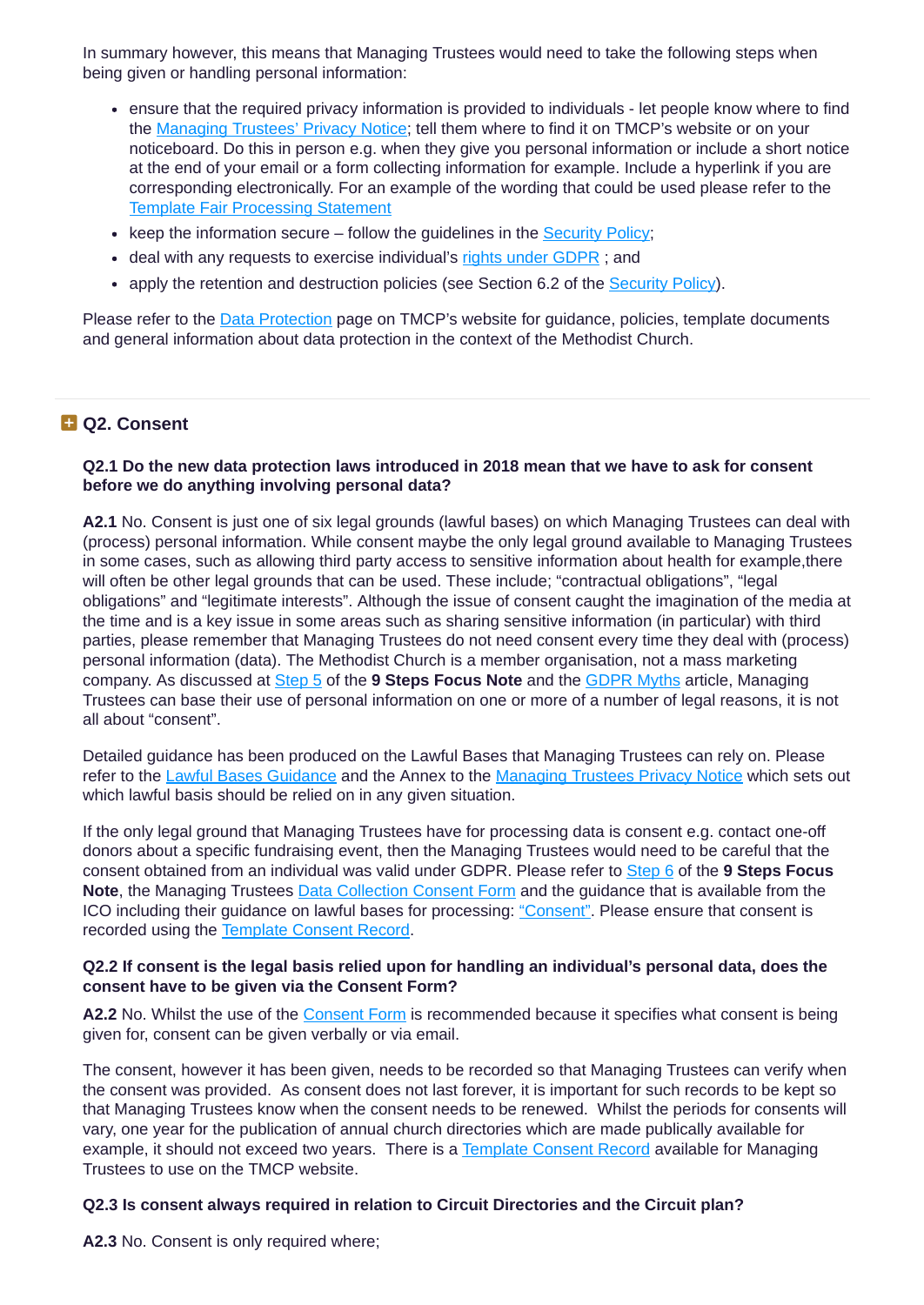- 1. the directories / plans are put into the public domain by making them publically available e.g. leaving them in church foyers or publishing them on a Local Church or Circuit website; and
- 2. the personal information being made public belongs to individuals who are not Ministers in full Connexion or Local Church, Circuit and/or District officers.

When information is made public, control over how the personal data is used is lost. However, providing the directories/plans are not freely circulated to people outside of the Methodist Church family then Managing Trustees can rely on [legitimate](https://www.tmcp.org.uk/about/data-protection/resources/guidenotes/lawful-bases-guidance#fs3) interest to produce them. Legitimate interests can also be relied upon where the information being made public belongs to Ministers in full Connexion or Local Church, Circuit and/or District officers. This is because they would expect their details to be made public When they take on the role. A Bookings Manager for example should expect that their contact details are made public in order for members of the public to contact them in relation to hiring church premises. They should however be given a choice as to what contact details are published.

### **Q2.4 The Data Collection Consent Form on TMCP's website does not cover the sending out of the church magazine. Can I amend the consent form to include it?**

**A2.4** Yes. The Data [Collection](https://www.tmcp.org.uk/about/data-protection/resources/standard-documents-and-forms/consent-form) Consent Form is a guide and the circumstances listed are only examples of when consent could be required. [Managing](https://www.tmcp.org.uk/about/data-protection/managing-trustees-privacy-notice) Trustees should refer to the Managing Trustees' Privacy Notice and the Lawful Bases [Guidance](https://www.tmcp.org.uk/about/data-protection/resources/guidenotes/lawful-bases-guidance) Note to help them determine whether or not consent is actually required as consent is not always the best legal basis to rely on for processing personal data. This is because consent can be withdrawn and unless another legal basis is identified, Managing Trustees would need to stop processing that person's personal data.

# **Q3. Directories and Plans**

## **Q3.1 Can we circulate the Directory electronically?**

**A3.1**. Yes, provided that all persons named in the Directory have explicitly consented to its distribution in this way. Please refer to [FAQ](#page-1-0) 2.3 in relation to consent.

If it is the intention to publish the Directory on a website e.g. the Local Church or Circuit's website, then Managing Trustees need to consider that it may be viewed outside of the EU and the possibilities of people misusing the data for their own purposes. The Managing Trustees will be anxious to weigh the advantages of publishing the Directory on their website against the potential risks and may want to consider whether the amount of information can be limited to protect their members or if it should be withheld altogether. Why do the Managing Trustees want to publish the information on their website? Can they get the information to those who need it in a way that would better protect their members? Could the information be available to members only through the use of logins and passwords (albeit this could still be open to hackers) or only available on request allowing the Managing Trustees to verify why the information is needed and who wants to access it? If the information is publicised to enable third parties to make room bookings etc. can details of the room booking secretary be made available on the website using generic emails such as *roombookings@localchurch.org.uk* instead? While such measures may help the Managing Trustees to protect data, unless the information was anonymised or withheld completely, the measures would not remove the need for consent.

Further specific guidance on church websites is being produced by the Working Party. Managing Trustees will be notified when this is available via TMCP's website and communications with the Districts.

## **Q3.2 Do we need Consent from Individuals to include them in our Directories?**

## **A3.2** Refer to [FAQ](#page-1-0) 2.3.

#### **Q3.3 Do we need consent to produce the Preaching Plan (the 'Plan') and can we share this with third parties?**

**A3.3** No.You do not need consent to 'produce' the Plan as these are required to record the appointments Local Preachers have committed to in accordance with their duties under SO.563.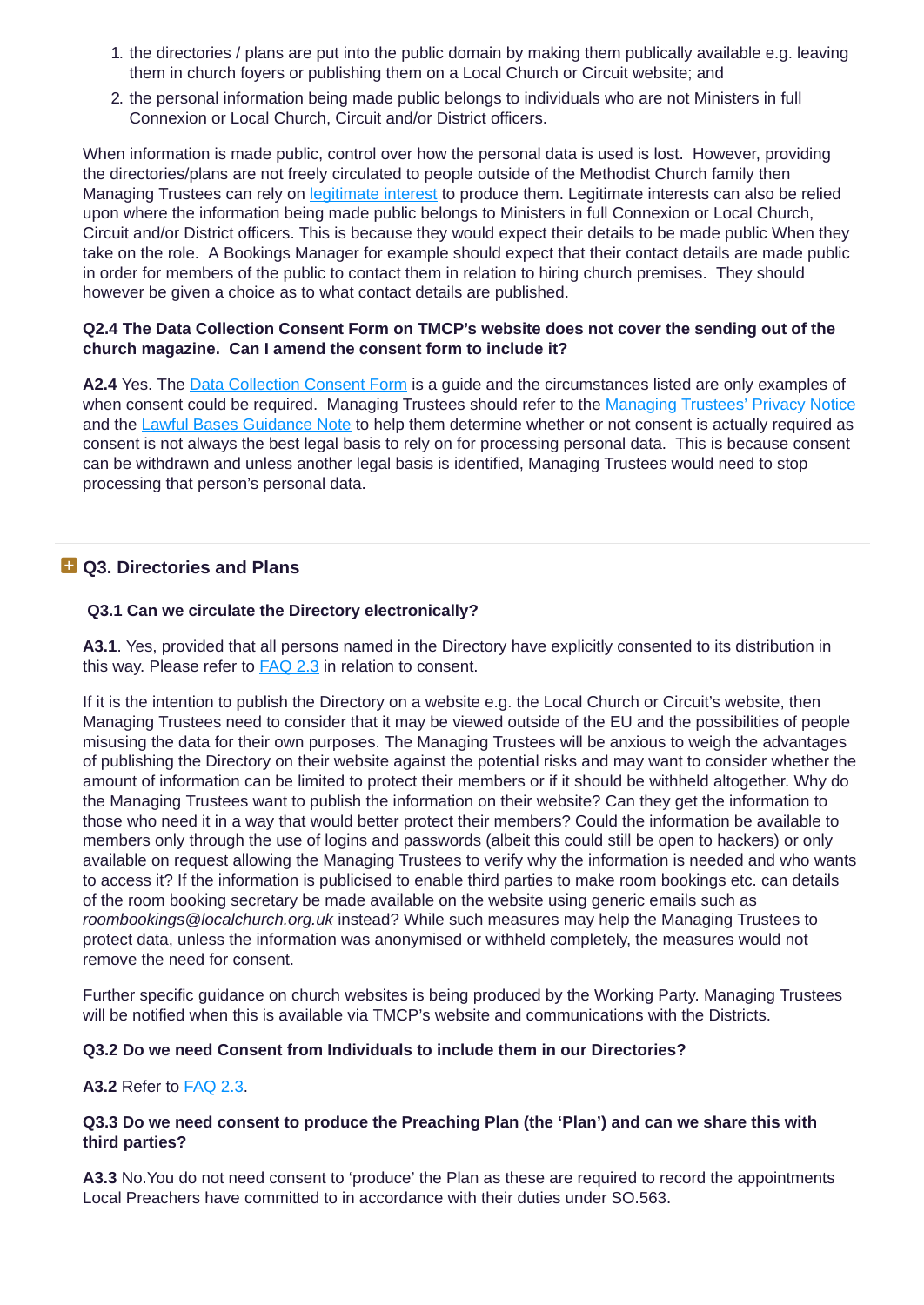It is a legitimate interest of the Methodist Church for the contact details of Local Preachers to be listed on the Plan so that members of the Local Preacher's Meeting can communicate with one another, for example to substitute their appointments where they are unable to preach in accordance with SO 563(2)(vi).

Local Preachers are also expected to participate in a programme of continuing local preacher development under SO 563(3)(iii). The Plan and record data is used by the Districts, regional learning & development teams and the Local Preachers Office within the Connexional Team so that they can identify where certain training provisions and needs lie but also so they can keep the current approved Methodist Council training programme up to date and relevant.

The Plans used by the Circuit Local Preachers Meeting, District Local Preachers Officers and the Connexional Local Preachers Office is a legitimate interest of the Methodist Church in order to fulfil their functions under section 56 of Standing Orders. These elements of the Methodist Church are all 'members' of the Methodist Church, answerable to Conference and therefore for the purposes of Article 9(d) of [GDPR](https://gdpr-info.eu/art-9-gdpr/) does not breach any data sharing restrictions.

However, where the Plans are made public by leaving them in local church vestibules etc, control over Local Preachers' personal data is lost and therefore consent is required from all such Local Preachers who are not in full Connexion. It must be made clear that consent is not being obtained to 'produce' the Plan, but to make the Plan 'public'.

This often results in mixed views across the Connexion and a solution found by several Circuits is to produce two Plans:

- a. One which is for internal Methodist use only and which contains all contact details etc.
- b. Another which is limited to name only, preferably Christian name and an initial for the surname, which is made available to the general members of the public.

This solution found by several Circuits satisfies the Connexional needs of the Methodist Church by allowing the data to be shared within the Methodist family in order to fulfil the duties and the ongoing development of our Local Preachers as well as continuing to be the 'open' church by allowing members of the public to see the preaching appointments.

# **D** Q4. CCTV

#### **Q4.1 We have CCTV installed at our Church. Are we covered under TMCP's notification?**

**A4.1** Yes, CCTV coverage is covered by TMCP's registration (notification) with the Information Commissioner's Office (ICO). As mentioned in FAQ 2.1 there are different legal reasons (lawful bases) that Managing Trustees can rely on to use (process) personal information. The legal reasons for recording images using CCTV would include for safety monitoring and crime prevention purposes. Please refer to the Annex to the [Managing](https://www.tmcp.org.uk/about/data-protection/managing-trustees-privacy-notice) Trustees Privacy Notice and the Lawful Bases [Guidance](https://www.tmcp.org.uk/about/data-protection/resources/guidenotes/lawful-bases-guidance) for further information.

The ICO has published a very detailed code of [practice](https://ico.org.uk/media/for-organisations/documents/1542/cctv-code-of-practice.pdf) for CCTV that Managing Trustees can access. Although it relates to the Data Protection Act 1998 it is still relevant as a code of best practice pending the production of an updated code and includes a simple checklist for users of very limited CCTV systems which may be of particular relevance to Managing Trustees. The Working Party will also be providing specific guidance on CCTV aimed at the Methodist Church and a template policy for Managing Trustees to adapt for their use. As a general point, Managing Trustees must ensure that the footage recorded is fit for purpose and is not kept longer than is necessary.

# **Q5. Third party users**

**Q5.1 The Church keeps a database of all users of the premises along with contact details of managers and key holders. Is this covered under TMCP's Notification?**

**A5.1** Yes, TMCP's registration with the Information Commissioner's Office (ICO) covers use of personal information by Local Churches, Circuits and Districts including information about their third party users.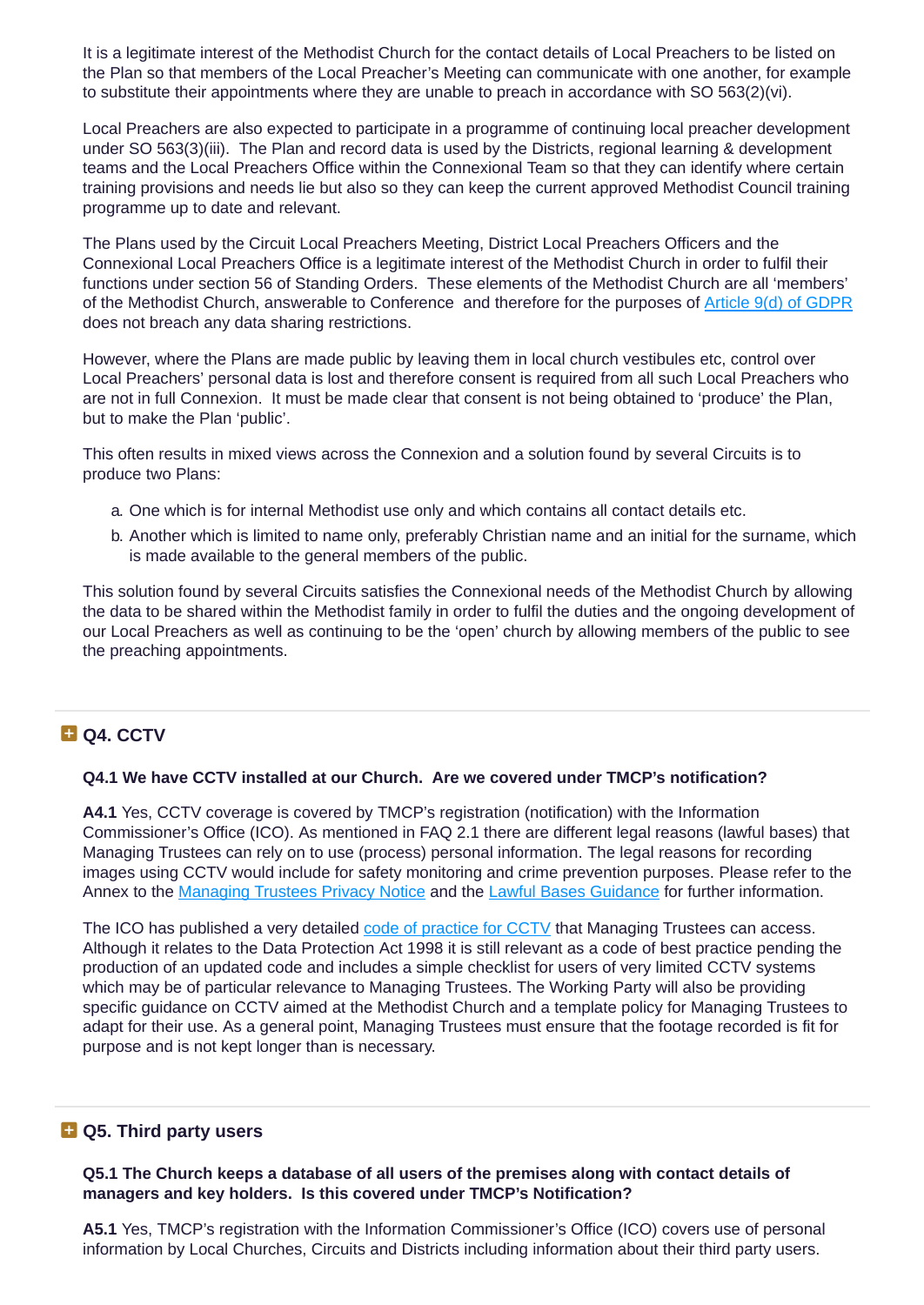Please ensure those people are aware that their details are being kept in this way and review the information that is given to them when their details are collected. Certain information has to be provided to individuals at the point that data is collected. The information includes details of the legal grounds (lawful bases) for processing the personal information (data). Please refer to the Template Fair [Processing](https://www.tmcp.org.uk/about/data-protection/resources/template-clauses/fair-processing-statement) Statement. TMCP has updated the Standard Licence and Template Booking Form to include data protection clauses.

As mentioned in [FAQ](#page-1-1) 2.1 and [Step](https://www.tmcp.org.uk/about/data-protection/resources/guidenotes/9-steps-gdpr#3) 3 of the **9 Steps Focus Note**, there are different legal grounds that Managing Trustees can rely on to use personal information. Please refer to the Lawful Bases [Guidance](https://www.tmcp.org.uk/about/data-protection/resources/guidenotes/lawful-bases-guidance) and the Annex to the [Managing](https://www.tmcp.org.uk/about/data-protection/managing-trustees-privacy-notice) Trustees Privacy Notice. The legal grounds for storing (and using) the information on the "third party user" database maintained by the Local Church are stated in row 9 of the table in the Annex to the [Managing](https://www.tmcp.org.uk/about/data-protection/managing-trustees-privacy-notice) Trustees Privacy Notice.

### **Q5.2 We have third parties, such as the Brownies, which use our premises. Are we responsible for the data collected by them? If they disclosed personal information to us by mistake, would we be responsible for the information then? Would we need to destroy such information and report it to the ICO?**

**A5.2** Third party user groups, (but not "church" groups) are responsible for the processing of their own data. However, Managing Trustees need to be aware that should any of their third party groups' data be incorrectly disclosed to the Managing Trustees, the Managing Trustees will be bound by the data protection principles. This means that the Managing Trustees must not share the data with others, publish the data or gain from that data etc.

If there was a data breach by a third party e.g. an attendance register was left in the church premises at the end of a session, the Managing Trustees would be obliged to inform the 3rd party of the breach. It would then be the third party's responsibility to assess whether the breach should be reported to the ICO and/or the individuals concerned i.e. the members appearing on that attendance register. The Managing Trustees would not necessarily be under a duty to destroy the data if it could simply be handed back with no trace left on Managing Trustees' records.

# **Q6. Data Controllers and Processors**

## **Q6.1 Who are the Data Controllers in the Methodist Church?**

**A6.1** A Data Controller ("Controller" under the GDPR) is the legal entity that is responsible for ensuring compliance with the relevant data protection legislation. There are two Data Controllers for the Methodist Church; TMCP who acts as the Data Controller for all Local Churches, Circuits and Districts whose registration relates to all matters except where the Connexional Team's registration applies, and the Connexional Team (under the name of the Methodist Church of Great Britain). The Connexional Team's registration covers the work of the Connexional Team and all safeguarding and complaints and discipline issues. Further information on the roles of both Data Controllers, what data is covered by the two [registrations](https://www.tmcp.org.uk/about/data-protection/resources/guidenotes/who-are-data-controllers) and who Managing Trustees need to contact for help is set out in the Who are the Data Controllers Focus Note.

Managing Trustees should bear in mind when reading guidance produced by/for other charities such as the Church of England that the situation of having central data controllers is not the same. For the avoidance of doubt Managing Trustees are not Data Controllers.

#### **Q6.2 Who are the Data Processors in the Methodist Church?**

**A6.2** The managing trustee bodies who deal with data/ information on behalf of the Methodist Church, being the Local Churches, Circuits and Districts are deemed to be the "Data Processors". Managing Trustees should bear in mind that as "Processors" they are legally obliged to comply with GDPR and ensure that the data protection principles are adhered to. Managing Trustees also need to note that everybody who deals with personal information within the managing trustee body, Managing Trustees, church members, other volunteers and lay employees etc. need to be aware of the requirements under GDPR and what policies and procedures to follow e.g. in the event of a breach or receipt of a request from an individual for information about their personal data (a "SAR"). The managing trustee body will need to ensure that the necessary people have the skills and knowledge to apply the law effectively. The guidance,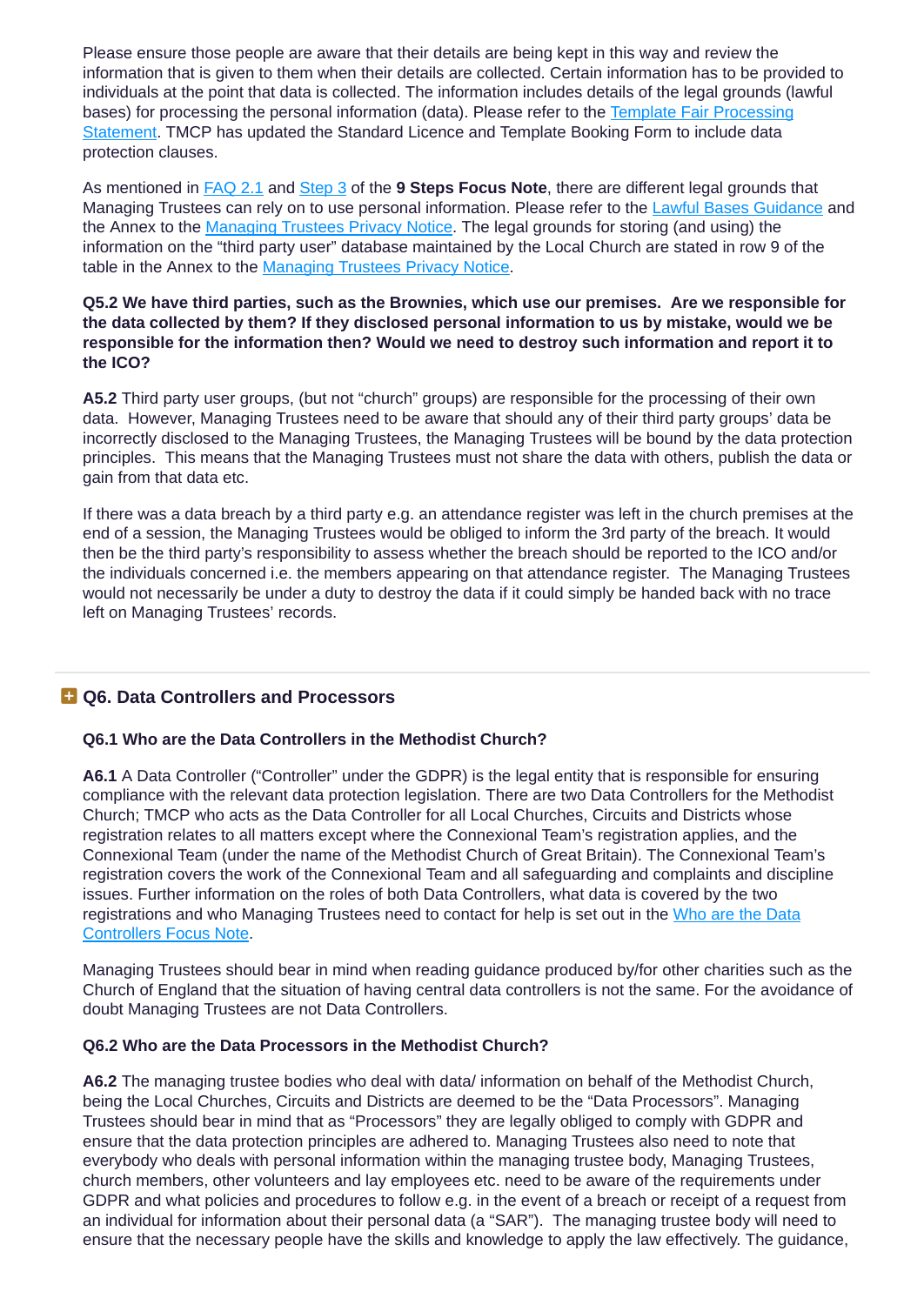training and template policies produced by the Working Party and available from the Data [Protection](https://www.tmcp.org.uk/about/data-protection) page will assist Managing Trustees with this..

# **Q7. Brexit**

#### **Q7.1 Will Brexit mean that GDPR will no longer affect the UK?**

**A7.1** No, also the Data Protection Act 2018 is now in force to ensure that even after the UK has left the EU, the obligations under GDPR will continue to apply in the UK.

# **Q8. Prayer Requests**

#### <span id="page-5-0"></span>**Q8.1 Does GDPR prevent us requesting prayers for family members? (Prayer Requests within the Methodist Family)**

**A8.1** No. An individual who asks for prayers relating to themselves is not covered by GDPR or the Data Protection Act 2018 because it has been asked in a personal capacity and they may disclose any information they wish to be made public. The data protection working party (Working Party) takes a pragmatic and sensitive approach to the interpretation of GDPR within the Methodist Church and interprets 'personal capacity' to include 'immediate family'. This means that prayer requests relating to immediate family would also be treated as being asked in a personal capacity and fall outside of GDPR. 'Immediate family' should however be limited to spouses, parent/child relationships and siblings only and includes civil partnerships and step parent/child/sibling relationships. This conclusion has been reached following careful consideration of the risks involved and typical expectations of immediate family members within the Methodist Church.

However, even where GDPR and its administrative requirements do not apply, Managing Trustees do need to check that the request accords with the Methodist Church's own prayer guidelines contained in the report adopted by the Methodist Conference in 2008 called, "With Integrity and Skill – [Confidentiality](https://www.methodist.org.uk/downloads/Conf08_18_With_Integrity_and_Skill.pdf) in the Methodist Church " (the Report). Please refer to the Prayer Request Focus Note (*to follow*). It is the individual's story; it is their choice whether or not to share their name and situation, what information is shared and who with, e.g. within the Church family or whoever may be at public worship or picks up a copy of a publically available newsletter which may include prayer requests. Managing Trustees will want to ensure that the individual is happy for their information to be shared and that in accordance with good practice; they have their "express permission".

Please note that this is not the same as consent under GDPR and does not carry the administrative requirements discussed in **[FAQ](#page-6-0) 8.4**. Also note that these are guidelines for good practice rather than prescriptive rules. It is recommended that Managing Trustees consider their current systems in light of the Report and their particular congregation and keep their practices under review.

#### **Q8.2 Does GDPR prevent us requesting prayers for non-immediate family members verbally such as during a pastoral visit or in open worship? (Prayer Requests within the Methodist family)**

**A8.2** Verbal prayer requests are not covered by GDPR or the Data Protection Act 2018 because they are not written. However, neither the request, nor the prayer itself, should be recorded in any way. If it was then the information would need to be treated as personal information under the data protection legislation. (Please refer to [FAQ](#page-0-0) 1.2.)

However, although GDPR and its administrative requirements do not apply, Managing Trustees do need to consider the report adopted by the Methodist Conference in 2008 called, "With Integrity and Skill -[Confidentiality](https://www.methodist.org.uk/downloads/Conf08_18_With_Integrity_and_Skill.pdf) in the Methodist Church " (the Report). The Report calls for care to be taken when inviting topics for intercessory prayer (paragraph 12.9). Information about people should only be shared with their permission. Does the congregation need to be gently reminded of this? The Report suggests that topics for prayer could be invited rather than naming individuals (paragraph 8.16). Please refer to the guidance in [FAQ](#page-5-0) 8.1.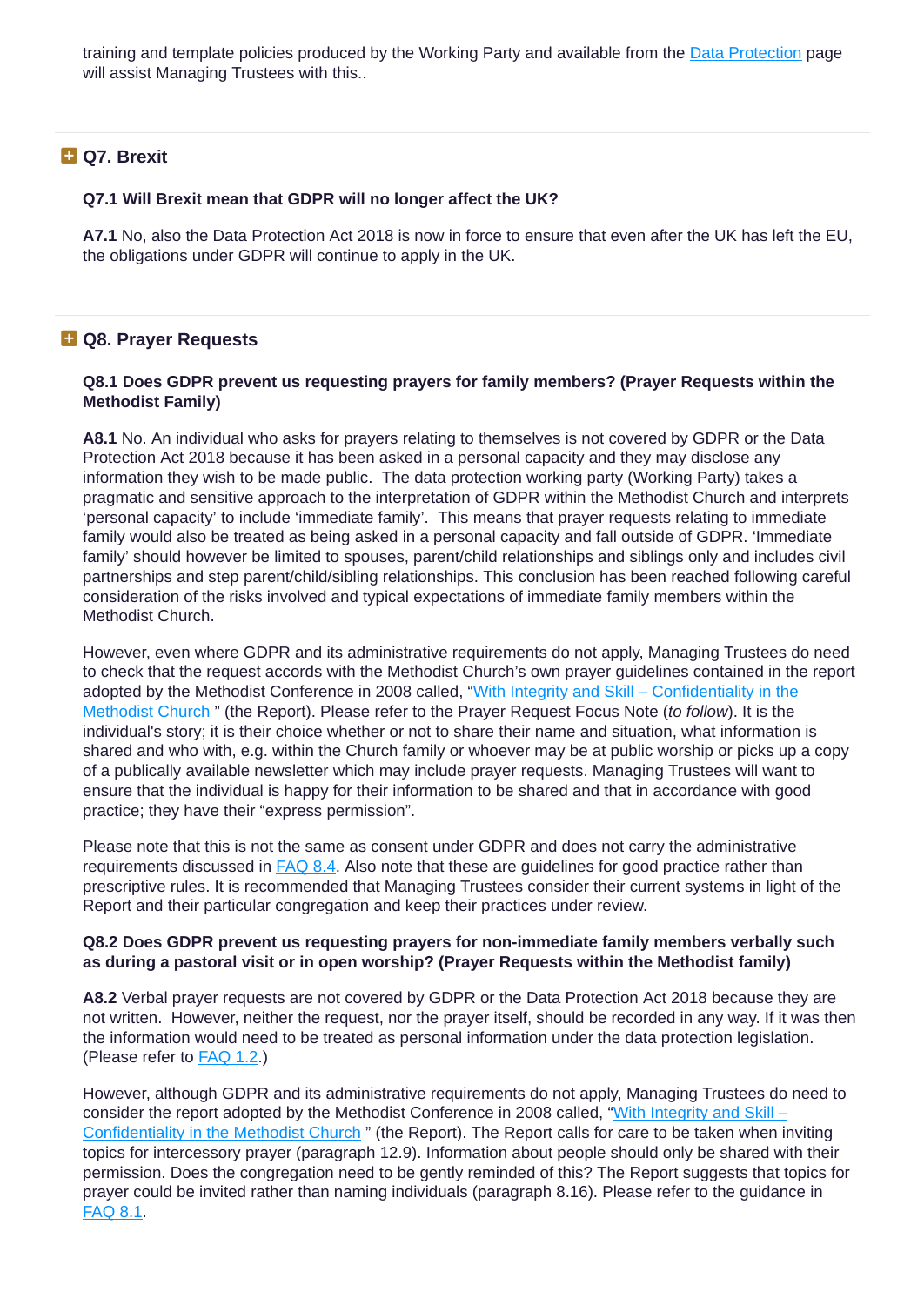#### **Q8.3 Prayer trees and prayer boxes - Does GDPR mean that we can't use prayer trees, books, chains and networks anymore?**

**A8.3** No – Prayer trees, books, chains and networks play an important role in the life of many Local Churches and GDPR does not put a stop to this. However, the introduction of GDPR does give Local Churches a good opportunity to review how and what information is shared in this way and to consider whether steps need to be taken to protect people, to ensure people are happy with their names and situations being shared in this way and to keep information safe.

Steps that Managing Trustees can take in view of the recommendations set out in the report adopted by the Methodist Conference in 2008 called, "With Integrity and Skill – [Confidentiality](https://www.methodist.org.uk/downloads/Conf08_18_With_Integrity_and_Skill.pdf) in the Methodist Church " (the Report) and GDPR include:

- Make sure that people using the prayer tree, book, chain or network are aware that they should only disclose people's **names and situations** if they have that person's **express permission**. (This is one of the recommendations set out in the Report and is not a result of GDPR.) => Put a notice/message on the prayer book or online prayer tree or network etc. and make sure that users see this information before they post their prayer request.
- Include a tick box where people can indicate that they have express permission.
- Encourage people not to disclose special category personal information such as health information. (See Section A2 of the General Data Protection [Regulation](https://www.tmcp.org.uk/about/data-protection/resources/guidenotes/gdpr#a) (GDPR) Guidance Note and Lawful Bases Fact Sheet 7 - Special Category Personal Data for an [explanation](https://www.tmcp.org.uk/about/data-protection/resources/guidenotes/lawful-bases-guidance#fs7) of what information is deemed to be "special category" and the implications of this.)
- Ensure that people understand that if special category information is disclosed and relates to people outside of the Church family or will be published e.g. available to the general public online or in a prayer book kept at the back of the chapel, that consent under GDPR will be required (see FAQ 2 and Lawful Bases Fact Sheet 4 – [Consent\)](https://www.tmcp.org.uk/about/data-protection/resources/guidenotes/lawful-bases-guidance#fs4).
- Keep prayer requests made via prayer trees, books, chains and networks etc. under review. You can then keep track of requests that include names or describe situations without "express permission" or where special category information without consent is disclosed (where they relate to people outside of the church family or will be published) and can take down the request to protect the person at the focus of such request.
- Let people know where to find the [Managing](https://www.tmcp.org.uk/about/data-protection/managing-trustees-privacy-notice) Trustees' Privacy Notice; include a short notice letting people know where to find it (e.g. on TMCP's website and on your Local Church noticeboard) or include a hyperlink if prayer requests are shared electronically. For suggested wording please refer to the Template Fair [Processing](https://www.tmcp.org.uk/about/data-protection/resources/template-clauses/fair-processing-statement) Notice.

**Please bear in mind that limiting the information disclosed in open prayer or publically available prayer requests to keep the individual's identity hidden/confidential would mean that GDPR did not apply.**

### <span id="page-6-0"></span>Q8.4 One of our Church Council members has told us that we can only pray for people if we have **their consent. Is this true? It isn't always practical or appropriate to ask for consent, especially where people need our prayers because they are so ill.**

**A8.4** Consent is not a pre-condition for prayer. As discussed in the answers to FAQs 8.1, 8.2 and 8.3, quite often GDPR does not even apply to prayer requests; namely where the requests are oral and/or relate to close family members. GDPR also does not apply where the request does not contain any personal information. Even if GDPR does apply, consent is only one legal reason that Managing Trustees can rely on to use personal information. In most cases Managing Trustees can rely on legitimate interests; prayer missionary is an integral part of the life of the Church and would be within the expectations of those within the Church family. This is confirmed in the [Annex](https://www.tmcp.org.uk/about/data-protection/managing-trustees-privacy-notice#annex) to the [Managing](https://www.tmcp.org.uk/about/data-protection/managing-trustees-privacy-notice) Trustees' Privacy Notice.

However, as confirmed in the [Annex](https://www.tmcp.org.uk/about/data-protection/managing-trustees-privacy-notice#annex) to the [Managing](https://www.tmcp.org.uk/about/data-protection/managing-trustees-privacy-notice) Trustees' Privacy Notice, there are situations when consent under GDPR is required. Consent would be required if:

A prayer request included personal information including special category information such as health [information](https://www.tmcp.org.uk/about/data-protection/resources/guidenotes/lawful-bases-guidance#fs7) relating to members of the Church family (See Lawful Bases Fact Sheet 7 - Special Category Personal Data) AND was made public (via a website, publically available newsletter or noticeboard/prayer tree accessed by the general public, for example). This is because health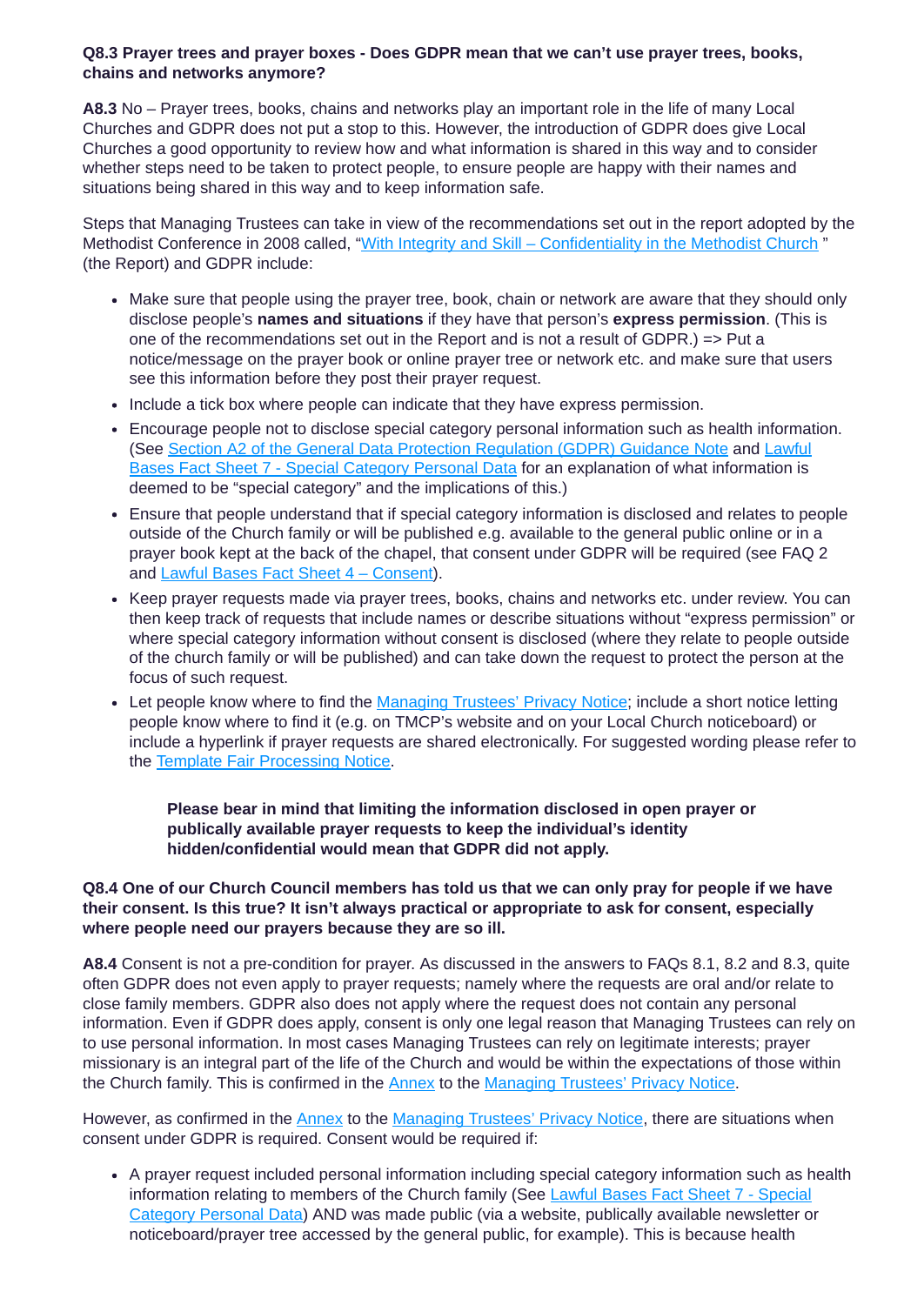information is treated as "special category personal data" under GDPR. This means that it requires satisfaction of one of the conditions under Article 9 of GDPR as well as establishing one of the lawful bases. If the information was not made public e.g. the prayer request could only be seen within the Church family, then consent would not be required. Under Article 9(2)(d) of GDPR, Managing Trustees can process sensitive personal information in the course of the legitimate activities of the charity with respect to their own members, former members, or persons with whom it has regular contact in connection with its purposes, **provided that the information is not made public**. (Please refer to further guidance in the Lawful Bases Fact Sheet 7 – Special [Category](https://www.tmcp.org.uk/about/data-protection/resources/guidenotes/lawful-bases-guidance#fs7) Personal Data.)

A prayer request included personal information relating to an individual outside of the Church family. Legitimate interests is unlikely to apply because on balance, there is a risk that the request would not be within the individual's reasonable expectations.

Where consent was required, the Managing Trustees would need to ensure that valid consent was obtained and recorded. This is detailed in Lawful Bases Fact Sheet 4 – [Consent](https://www.tmcp.org.uk/about/data-protection/resources/guidenotes/lawful-bases-guidance#fs4). Managing Trustees can use the [Consent](https://www.tmcp.org.uk/about/data-protection/resources/standard-documents-and-forms/consent-form) Form and the [Template](https://www.tmcp.org.uk/about/data-protection/resources/standard-documents-and-forms/consent-record) Consent Record to help them. Please note that this goes beyond the "permission" required under the prayer guidelines contained in the 2008 report adopted by the Methodist Conference called, "With Integrity and Skill – [Confidentiality](https://www.methodist.org.uk/downloads/Conf08_18_With_Integrity_and_Skill.pdf) in the Methodist Church " (the Report). (If consent is required, such consent would automatically show that you had obtained "permission" under the Report.)

Also, whether or not consent was required under GDPR, good practice under the Report would still need to be followed. Only share names and situations if you have "express permission". Although consent under GDPR is different to the "express permission" required under the Report in terms of the administrative requirements (consent form, record etc.) in essence very little has changed. "Express permission" stems from Methodism itself rather than the external forces of GDPR.

#### **Q8.5 What happens if we do not know whether consent under GDPR was given to disclosing health information in open prayer?**

**A8.5** If you are unable to verify whether or not consent has been given then no health information relating to that person should be disclosed. This is not to say that prayers cannot be offered, but care must be taken not to disclose the individual's identity or health issues (e.g. can prayers be offered to; "one of our members who is currently in hospital")? The same would apply to non-disclosure of names and situations if you were unsure whether "express permission" had been given. Please refer to FAQ 8.1, paragraph 2 and the discussion of the guidelines set out in the report adopted by the Methodist Conference in 2008 called, "With Integrity and Skill – [Confidentiality](https://www.methodist.org.uk/downloads/Conf08_18_With_Integrity_and_Skill.pdf) in the Methodist Church".

#### **Q8.6 We have a prayer book where anybody who comes into our Local Church can write their requests. How do we obtain consent if an individual writes down one of their neighbour's names for example and discloses their personal health information?**

**A8.6** If Ministers or preachers do not know who has made the prayer request, perhaps because the prayer book is open to general members of the public, then it is suggested that a notice is placed alongside the book. The notice should clearly state that health information should not be disclosed without the individual's consent and that by completing the prayer request, the Methodist Church will assume that the person making the request does have consent of the individual in question. For more protection it is recommended that the prayer book has a self-declaring tick box where the person making the request has to confirm that they have consent. Unless this is ticked, health information should not be read out in open prayer.

Please also bear in mind good practice under the report adopted by the Methodist Conference in 2008 called, "With Integrity and Skill – [Confidentiality](https://www.methodist.org.uk/downloads/Conf08_18_With_Integrity_and_Skill.pdf) in the Methodist Church " on not disclosing names and situations without permission and consider whether this should be made clear to people using the prayer book.

#### **Q8.7 Our Minister has told church members that they should only give Christian names when making prayer requests. We think this is disrespectful; do we have to do this under GDPR?**

**A8.7** In addition to non-disclosure of health information without consent, it is recommended by the Working Party that prayer requests should be limited to Christian name only in order to protect the individual as much as possible. It is understood that some people do find the use of first names only to be disrespectful. If the person making the request felt this way then under the report adopted by the Methodist Conference in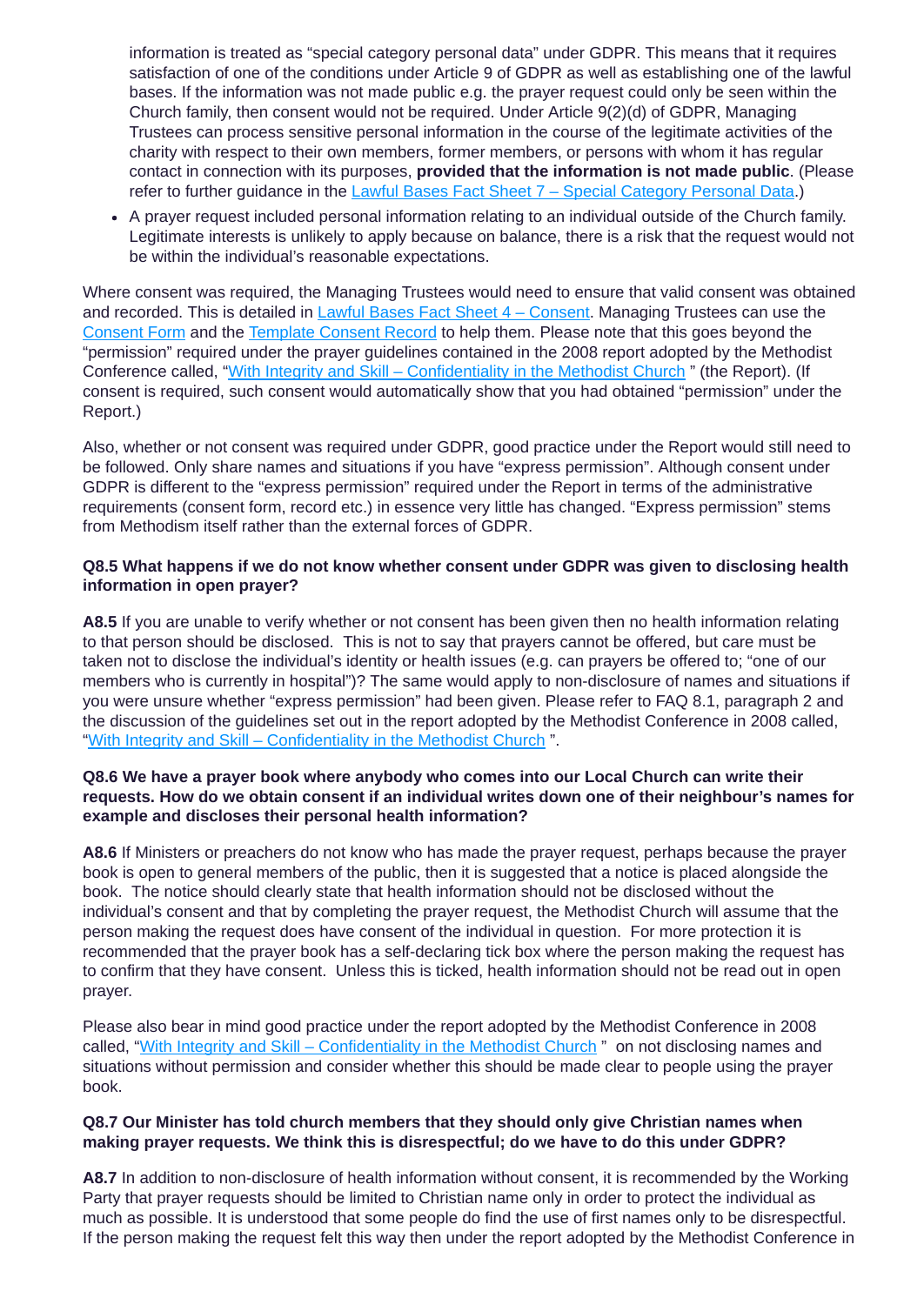2008 called, "With Integrity and Skill – [Confidentiality](https://www.methodist.org.uk/downloads/Conf08_18_With_Integrity_and_Skill.pdf) in the Methodist Church " the individual's express permission would be required. Depending upon whether the information includes health information, if the individual about whom the prayer request has been made is within the church family, and whether the information will be shared publically, consent under GDPR could also be required (please see FAQ 8.4).

#### **Q8.8 How does GDPR impact on Methodist practice?**

A8.8 As demonstrated in the "With Integrity and Skill – [Confidentiality](https://www.methodist.org.uk/downloads/Conf08_18_With_Integrity_and_Skill.pdf) in the Methodist Church " (the Report), the Methodist Church has required permission to be given for the sharing of names and information about an individual's situation in public worship and open prayer for many years. GDPR only impacts on the treatment of the personal information contained in a prayer request (see bullet points in the response to FAQ 1.3). It also impacts on the way consent is obtained and recorded if consent is actually required under GDPR e.g. where prayer requests include health information and this is either shared publically or relates to individuals who are outside of the church family.

## **Q9. Records**

#### **Q9.1 Whilst under taking the data mapping exercise, we have identified that our old records are stored within the County Archives. Does GDPR affect this practice?**

**A9.1** No. Managing Trustees are directed by [Standing](https://www.methodist.org.uk/for-ministers-and-office-holders/governance/cpd/) Order 015 to deposit with the public authority; "all minute books, account books, and baptismal, burial and marriage registers, and any other records relating to the district, circuit and local church affairs which are deemed worthy of permanent preservation by the district archivist and recipient archivist, when no longer needed for current reference in the conduct of business".

The Standing Order also sets out direction on the duration of time which must elapse before the records can be accessed.

It is however prudent for Managing Trustees to check such records before they are deposited with the local authority to redact any personal data which is not relevant for permanent retention. Names in meeting minutes would need to be preserved, but if their contact details are minuted in any way, then these are not fundamental to the record and may be redacted.

# **Q10. Data Security**

## **Q10.1 Our Local Church has a 'visitor book'. Does GDPR prevent the use of these?**

**A10.1** No. But a distinction must be made between visitor books that are used in buildings for fire evacuation purposes and those which are left in buildings of interest for general members of the public to leave comments about the property.

Visitor books which are routinely used by Managing Trustees so they know who is in their building (and who the individual is there to visit) is covered by GDPR. Therefore in order for the visitor book to be GDPR compliant, a visitor to church premises should technically not be able to see the details of the visitor before them. This can be hard to achieve particularly when people arrive at the property at the same time for the same event but every effort must be made to protect the personal data of the person visiting the property beforehand and the visitor book should not be left on public display.

The lawful basis for keeping the visitor book is a legitimate interest for fire evacuation purposes and property security reasons. Do not forget to include the visitor book in your data mapping record.

Open visitor books which are voluntarily completed by visitors to the property are not caught under the same rules because an individual does not have to complete the book, it is merely a way that members of the public can leave comments about the property they are visiting.

However, for the protection of the person completing the visitor book, they should not be asked for their full address details as this will advertise the fact that the individual may be away from home on holiday.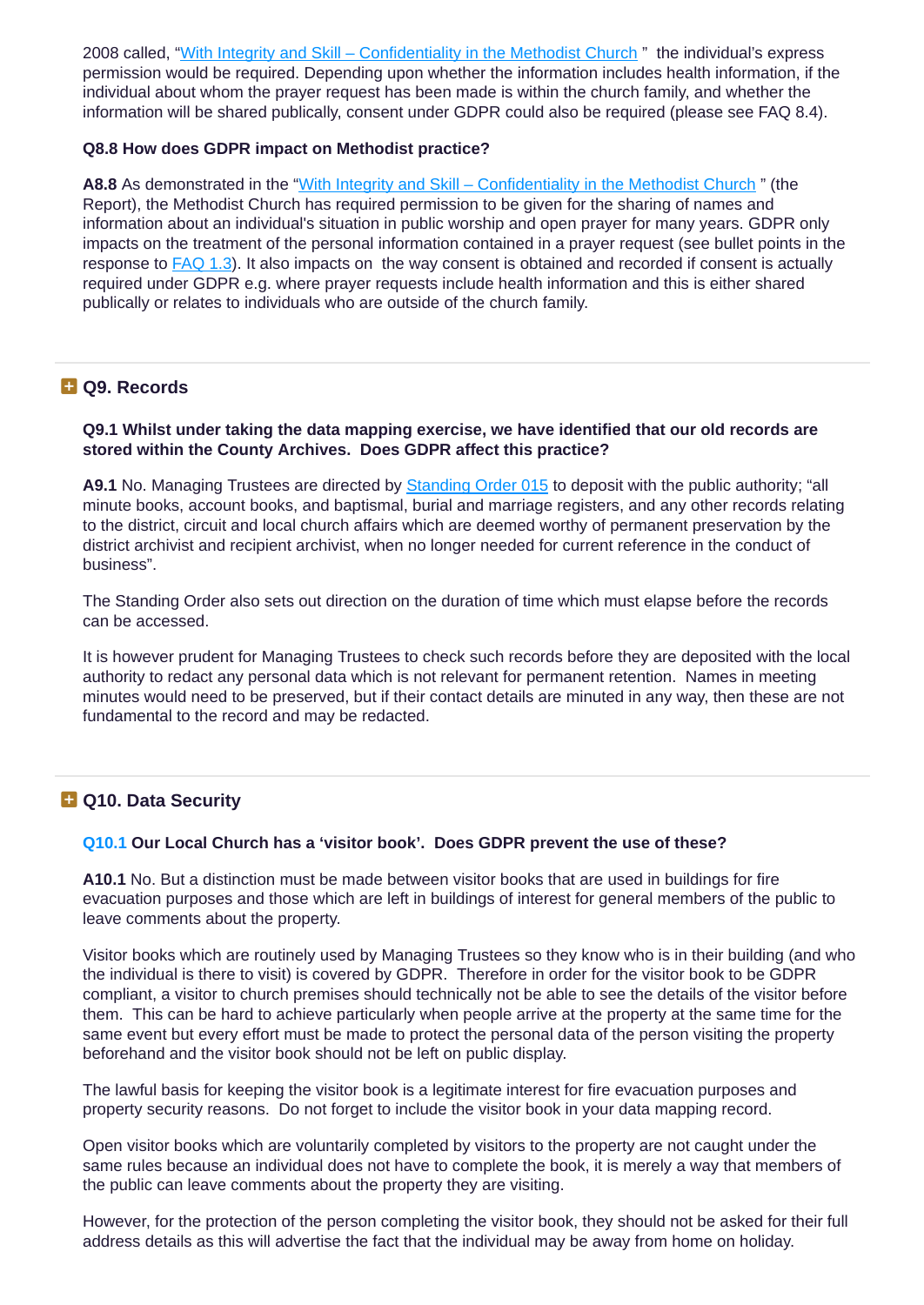Managing Trustees are often interested to know where their visitors come from and the visitor book could therefore ask for "location" only.

#### **Q10.2 I share an email address with my wife. Is this still permitted under GDPR?**

**A10.2** The use of shared email addresses is not considered good practice when processing the personal data of individuals for Church purposes. Not least because the account is accessible by all persons to whom the account belongs, meaning that the email could be received by the wrong recipient which is a data breach according to GDPR. There are certain office holders who should never use shared email accounts for church business, such as Safeguarding Officers and they should be using email accounts specifically designated for them by the Methodist Church.

Please bear in mind that Individual email accounts can be created very cheaply or for free. Yes, there is an element of risk attached to some of the free providers, particularly those who are based in the USA, but the risk is considered to be low given that the major USA companies have signed up to Privacy Shield which is an agreement by US companies with the EU that they will comply with the provisions of GDPR. This risk must be weighed up with that of unauthorized access by a third party, even if it is by your spouse, for church business.

# **Section C – Where Can We Find Further Guidance?**

Please refer to the specific guidance including numerous articles that have been produced for Methodist Managing Trustees [accessible](http://www.methodist.org.uk/) from the data [protection](https://www.tmcp.org.uk/about/data-protection) page on TMCP's website and refer to the Methodist Church website. Further specific guidance is being produced all the time and Managing Trustees will be notified when this is available via TMCP's website and communications with the Districts.

There is a wealth of detailed guidance available on the Information Commissioner's Office (ICO)'s website: <https://ico.org.uk/for-organisations/>.

Managing Trustees should however rely on the practical, day to day guidance and templates produced by TMCP and the Connexional Team..

#### **If Managing Trustees have any queries then please contact TMCP**

**([dataprotection@tmcp.methodist.org.uk\)](mailto:dataprotection@tmcp.methodist.org.uk) for further assistance regarding general data protection matters and the Conference Office for queries specifically relating to safeguarding or complaints and discipline matters ([dataprotection@methodistchurch.org.uk](mailto:dataprotection@methodistchurch.org.uk)).**

**Disclaimer**